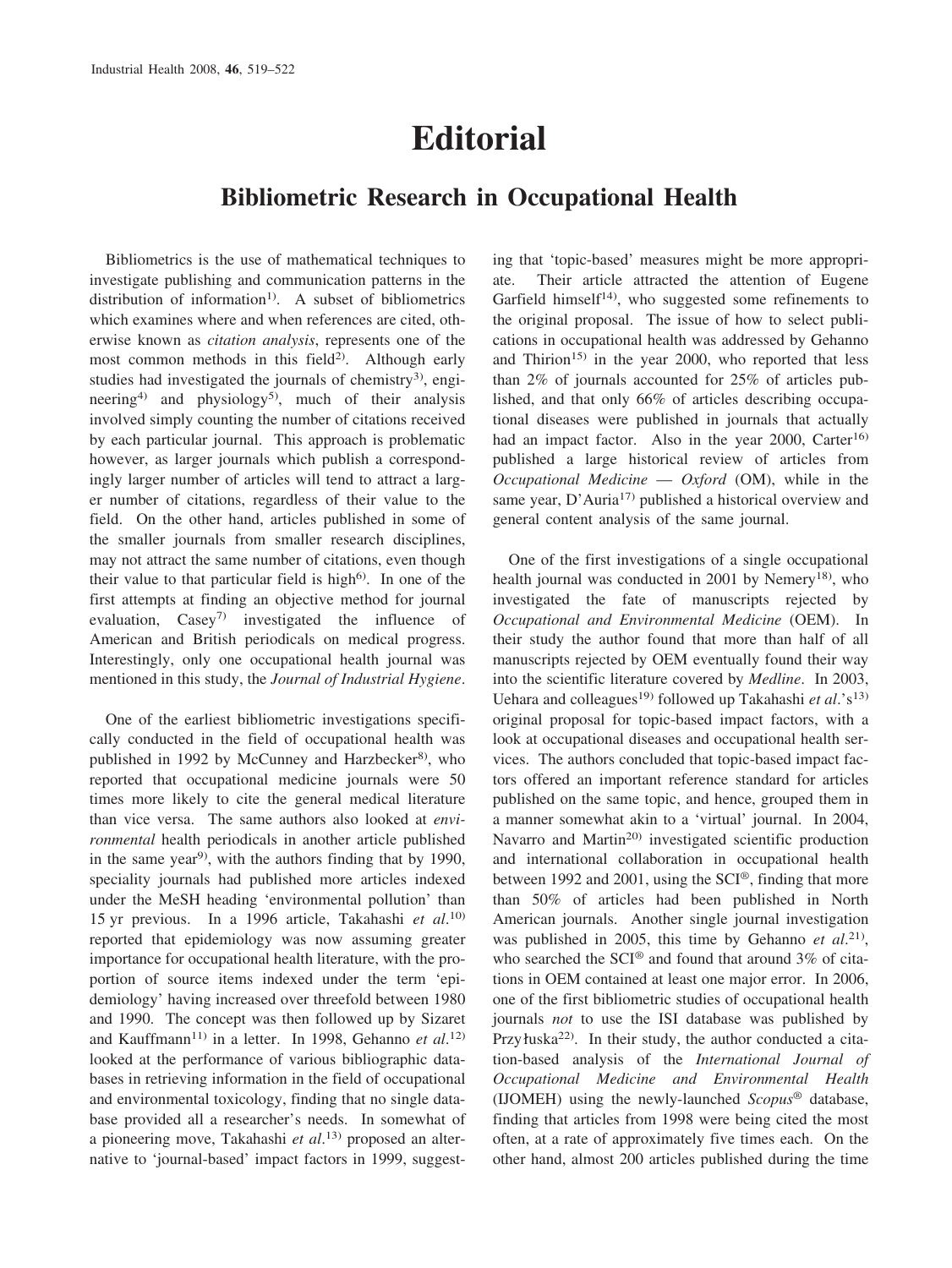period studied had never been cited. Although it did not describe an occupational 'health' journal as such, Ogden23) published a 50-yr historical and bibliometric review of the *Annals of Occupational Hygiene* (AOH) in 2006, finding that although papers from British authors dominated the first 20 yr of the journal, Scandinavia and The Netherlands were fast becoming major contributors.

The following year, 2007, would see a relative flurry of bibliometrically-focussed articles being published in the field of occupational health. In August, Gehanno *et al*. 24) published the first detailed investigation of citation classics from five core occupational medicine journals, finding that only 85 of approximately 15,500 articles published in this field since 1949 had actually been cited more than 100 times. Individual journals also received the attention of various authors during 2007, with three articles from INDUSTRIAL HEALTH describing citation classics<sup>25)</sup> and impact factors<sup>26)</sup>, as well as a 20-yr analysis of citation indexing and publishing trends between 1987 and 200627). In a Supplement to the *Scandinavian Journal of Work*, *Environment and Health* (SJWEH), Burdorf and Viikari-Juntura<sup>28)</sup> described their bibliometric analysis of the SJWEH over the past 10 yr. When using the Thomson Scientific/ISI *Web of Science*® database to track citations, the authors found that review articles attracted a two to three-fold higher number of citations than the average 'source item'. Although not strictly bibliometric research as such, late 2007 also saw calls for the standardisation of periodicals in our field via the introduction of *Uniform Requirements* for occupational medicine journals<sup>29)</sup>.

In early 2008 Ogden and Bartley published an article describing the ups and downs of journal impact factors<sup>30</sup>), and although it focussed mainly on the AOH, also included some analysis of other journals in our field such as the SJWEH. An article describing citation trends and citation classics at OM was also published by  $Smith^{31}$  in the first half of the year, and one which demonstrated the rise of impact factor scores in this particular journal. Following the mid-year release of new (2007) impact factors by Thomson Scientific, editors from various fields began writing commentaries describing their particular journal's performance in the latest rankings. In a recent journal article for example, Palmer and Loomis<sup>32)</sup> described how OEM's latest impact factor is now over 50% higher than it was in 2003, and has continued to steadily climb over the past four years. Although an upward trend for impact factors has already been demonstrated in other health fields such as general medicine<sup>33)</sup> and public health $34$ , many scholars have long suspected that this was also occurring in the journals of occupational health. Such a phenomenon was confirmed in 2008 with the publication of a citation-based trend analysis of five core journals in occupational medicine. In his article, Smith<sup>35)</sup> demonstrated how the average number of citations received each year had grown from around 5,000 in 1985, to over 17,000 per year by 2006. The author also revealed how the impact factor scores of individual occupational medicine journals had increased between 108% and 186%, with an overall improvement of 158% during this particular time period. Such a finding was not entirely unexpected however, as Falagas and colleagues<sup>36)</sup> have previously demonstrated that the highest impact factor score in scientific journals had risen from 29.4 in 1984 to 52.4 by 2004.

Although impact factors may well be increasing, our discipline still suffers from various limitations intrinsic to the size of the field. Similar to other smaller disciplines such as tropical medicine<sup>37)</sup>, occupational health is often hampered by the relatively short citation-counting period used for calculating journal impact factors. Many occupational diseases often have a long lag time, and this means that the importance of many articles relating to these industrial diseases may not be apparent early on. In a previous study of citation classics for example<sup>24)</sup>, the most highly-cited article in our field was almost 60 yr old. As such, it can be supposed that the current two-year citation 'window' is probably too short for disciplines with relatively long lag times, such as ours. Furthermore, there is also the issue of 'scientific prestige', as not all occupationally-related articles will eventually find their way into the occupational health literature, due to authors often preferring to send their work to periodicals with intrinsically higher impact factors<sup>25)</sup>. This is also true for citations in occupational health, given that McCunney and Harzbecker<sup>8)</sup> previously demonstrated how occupational medicine articles were 50 times more likely to cite general medicine journals, than vice versa. Increasing a potential author's motivation to publish in dedicated occupational health journals represents another key challenge, although having dedicated 'Special Issues' focussing on specific occupational health topics may be useful in this regard $^{38}$ .

There are other, more general, issues to consider when using citation-based bibliometric analysis to establish the relative merits of occupational health journals. Importantly, the task of assessing periodical quality itself is never an easy one, and it is well-known that assessing the performance of a medical journal can be a notoriously difficult undertaking<sup>39)</sup>. Assessing the merit of individual *articles* published in occupational health journals is also difficult. Because journal impact factors are read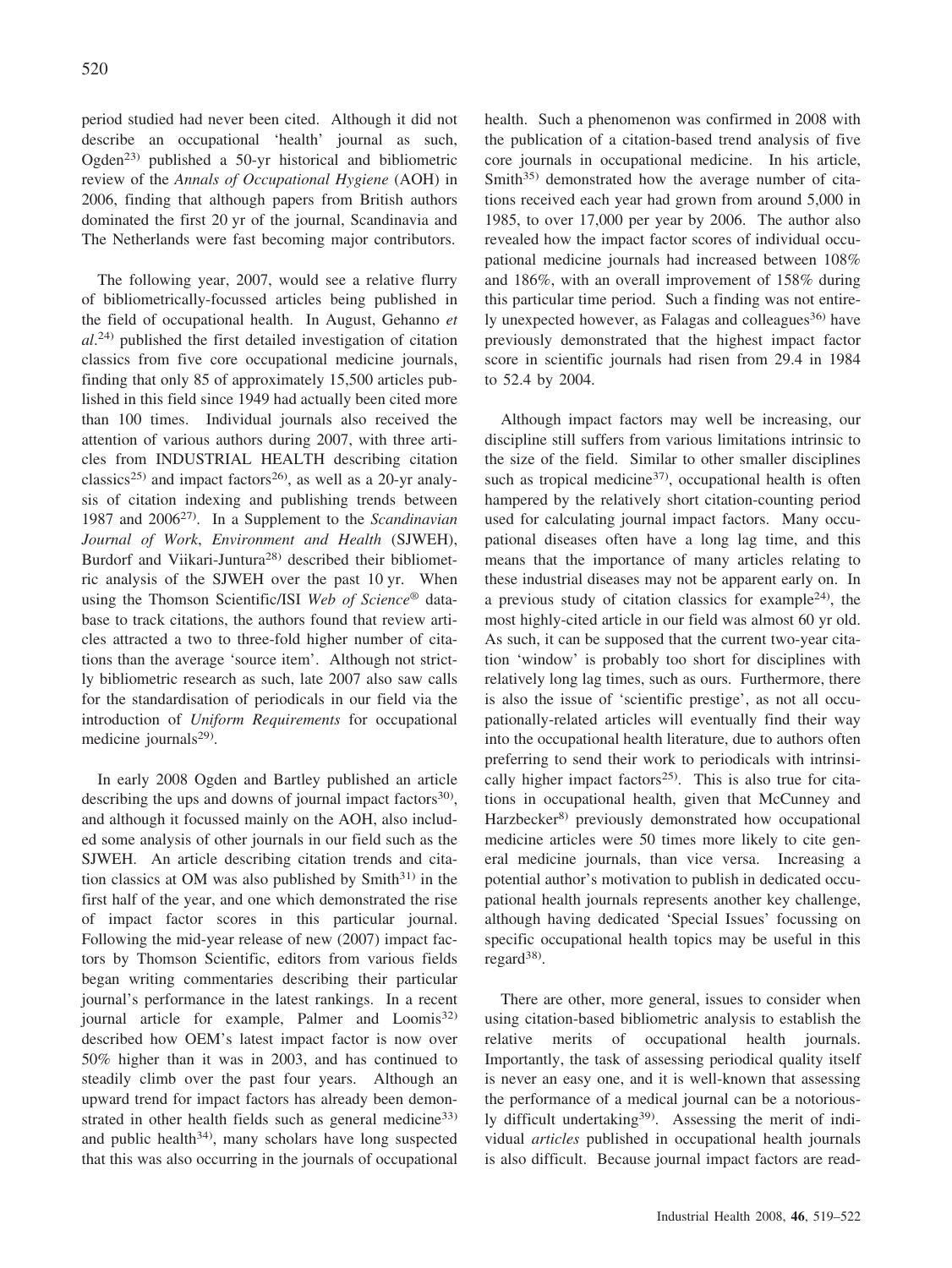ily available, it has long been tempting to use them for evaluating individual scientists or research groups, even though the dramatic shortcomings of such an approach have already been highlighted in this regard $40$ . As a potential solution, Eugene Garfield proposed using citation counts for individual articles and authors when evaluating their publication list<sup>41</sup>), and this approach may have potential in the occupational health field. Similarly, the development of specific indicators such as the  $H$ -index<sup>42)</sup> are also promising, although they have not yet been adequately studied in our field. Aside from developing a more appropriate assessment system for occupational health journals, there are other, perhaps more wide-reaching, issues for us to consider. There is now growing evidence to suggest that the entire bibliometric approach might be significantly modified in the near future, in all fields of medicine including occupational health, via the metamorphosis of scientific communications, such as open-access, online-only periodicals, or even sharing scientific knowledge without the use of traditional periodi- $\text{cals}^{43}$ . It will be interesting to see what impact such changes might have in the field of occupational health.

## **References**

- 1) Diodato V (1994) Dictionary of Bibliometrics. 1–185, Haworth Press, Binghampton.
- 2) Smith DR (2008) Bibliometrics, dermatology and contact dermatitis. Contact Dermatitis **59**, 133–6.
- 3) Gross PLK, Gross EM (1927) College libraries and chemical education. Science **66**, 385–9.
- 4) Bradford SC (1934) Sources of information on specific subjects. Engineering **137**, 85–6.
- 5) Brodman E (1944) Methods of choosing physiology journals. Bull Med Libr Assn **32**, 479–83.
- 6) Smith DR (2007) Historical development of the journal impact factor and its relevance for occupational health. Ind Health **45**, 730–42.
- 7) Casey AE (1942) Influence of individual north American and British journals on medical progress in the United States and Britain. Bull Med Libr Assoc **30**, 464–6.
- 8) McCunney RJ, Harzbecker J (1992) The influence of occupational medicine on general medicine: a look at the journals. J Occup Med **34**, 279–86.
- 9) McCunney RJ, Boswell R, Harzbecker J (1992) Environmental health in the journals. Environ Res **59**, 114–24.
- 10) Takahashi K, Hoshuyama T, Ikegami K, Itoh T, Higashi T, Okubo T (1996) A bibliometric study of the trend in articles related to epidemiology published in occupational health journals. Occup Environ Med **53**, 433–8.
- 11) Sizaret A, Kauffmann F (1997) A bibliometric study of the trend in articles related epidemiology published in occupational health journals. Occup Environ Med **54**,

357–8.

- 12) Gehanno JF, Paris C, Thirion B, Caillard JF (1998) Assessment of bibliographic databases performance in information retrieval for occupational and environmental toxicology. Occup Environ Med **55**, 562–6.
- 13) Takahashi K, Aw TC, Koh D (1999) An alternative to journal-based impact factors. Occup Med (Lond) **49**, 57–9.
- 14) Garfield E (1999) Refining the computation of topic based impact factors--some suggestions. Occup Med (Lond) **49**, 571–2.
- 15) Gehanno JF, Thirion B (2000) How to select publications on occupational health: the usefulness of Medline and the impact factor. Occup Environ Med **57**, 706–9.
- 16) Carter T (2000) The three faces of Occupational Medicine: printed paper, problems in practice, and professional purpose. Occup Med (Lond) **50**, 460–70.
- 17) D'Auria D (2000) The parting glass. Occup Med (Lond) **50**, 452–5.
- 18) Nemery B (2001) What happens to the manuscripts that have not been accepted for publication in Occupational and Environmental Medicine? Occup Environ Med **58**, 604–7.
- 19) Uehara M, Takahashi K, Hoshuyama T, Tanaka C (2003) A proposal for topic-based impact factors and their application to occupational health literature. J Occup Health **45**, 248–53.
- 20) Navarro A, Martin M (2004) Scientific production and international collaboration in occupational health, 1992–2001. Scand J Work Environ Health **30**, 223–33.
- 21) Gehanno JF, Darmoni SJ, Caillard JF (2005) Major inaccuracies in articles citing occupational or environmental medicine papers and their implications. J Med Libr Assoc **93**, 118–21.
- 22) Przyłuska J (2006) International Journal of Occupational Medicine and Environmental Health in world documentation services: the SCOPUS based analysis of citation. Int J Occup Med Environ Health **19**, 1–5.
- 23) Ogden T (2006) Annals of Occupational Hygiene at volume 50: many achievements, a few mistakes, and an interesting future. Ann Occup Hyg **50**, 751–64.
- 24) Gehanno JF, Takahashi K, Darmoni S, Weber J (2007) Citation classics in occupational medicine journals. Scand J Work Environ Health **33**, 245–51.
- 25) Smith DR (2007) Japanese journals also have their citation classics in occupational medicine. Scand J Work Environ Health **33**, 397–9.
- 26) Sawada S, Smith DR, Araki S (2007) The impact factor and INDUSTRIAL HEALTH. Ind Health **45**, 501–2.
- 27) Smith DR, Sawada S, Araki S (2007) Twenty years of publishing trends and citation indexing at INDUSTRI-AL HEALTH, 1987–2006. Ind Health **45**, 717–20.
- 28) Burdorf A, Viikari-Juntura E (2007) Bibliometric analysis of the Scandinavian Journal of Work, Environment and Health - results from the past 10 years. Scand J Work Environ Health **33**, 318–9.
- 29) Smith DR, Takahashi K (2007) Towards uniform